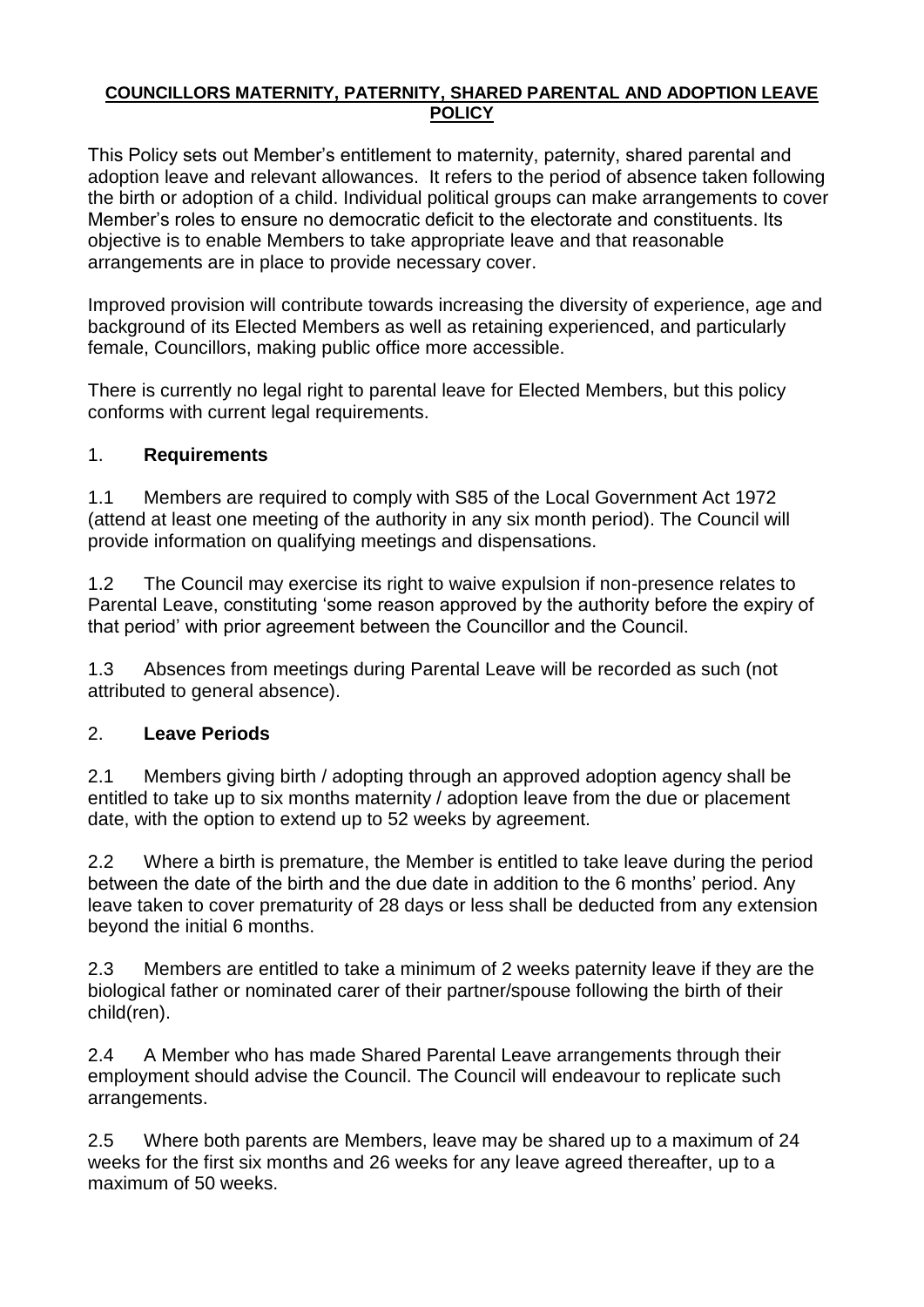2.6 Any Member taking leave should comply with the notice requirements of the Council (both when the leave starts and when they return), should respond to reasonable requests for information and keep the Council informed of intended return dates and requests for extensions.

### 3. **Basic Allowance during Maternity, Paternity, Shared Parental or Adoption Leave**

3.1 All Members will receive their Basic Allowance in full throughout the agreed period of leave.

### 4. **Special Responsibility Allowances (SRA's) during Maternity, Paternity, Shared Parental or Adoption Leave**

4.1 Members entitled to a Special Responsibility Allowance (SRA) will continue to receive this in full.

4.2 Where a replacement is appointed to cover the period of leave, that person will receive an SRA on a pro rata basis for the period of the temporary appointment.

4.3 The payment of SRA's (to the primary SRA holder or replacement), shall continue for six months, or until the date of the next Annual Council Meeting, or the date when the Member is up for election (the soonest). At that point, the position will be reviewed, and will be subject to a possible extension for a further six-month period.

4.4 Should a Member appointed to replace the Member on leave already hold an SRA position, the ordinary rules relating to one SRA payment shall apply.

4.5 Unless the Member taking leave is removed from their post at an Annual Meeting whilst on leave, or unless their Party loses control of the Council during their leave period, they shall return after their leave period to the same post, or an alternative post with equivalent status and remuneration.

## **5. Resigning from Office and Elections**

5.1 If a Member decides not to return at the end of their leave, they must notify the Council immediately (allowances will cease from the effective resignation date).

5.2 If an election is held during the leave period and they are not re-elected, or do not stand for re-election, the basic allowance (and any SRA) will cease from the Monday after the election date when they would technically leave office.

# **6. Support / Other**

6.1 The Council will ensure Members have adequate IT provision to allow them to work from home and also keep in touch while on Parental Leave and upon returning to their role.

6.2 The Council will periodically review its Member Allowance Scheme to ensure adequate provisions relating to Parental Leave and Carers' Allowance. Members will be provided with information on the allowances available and the process for claiming.1